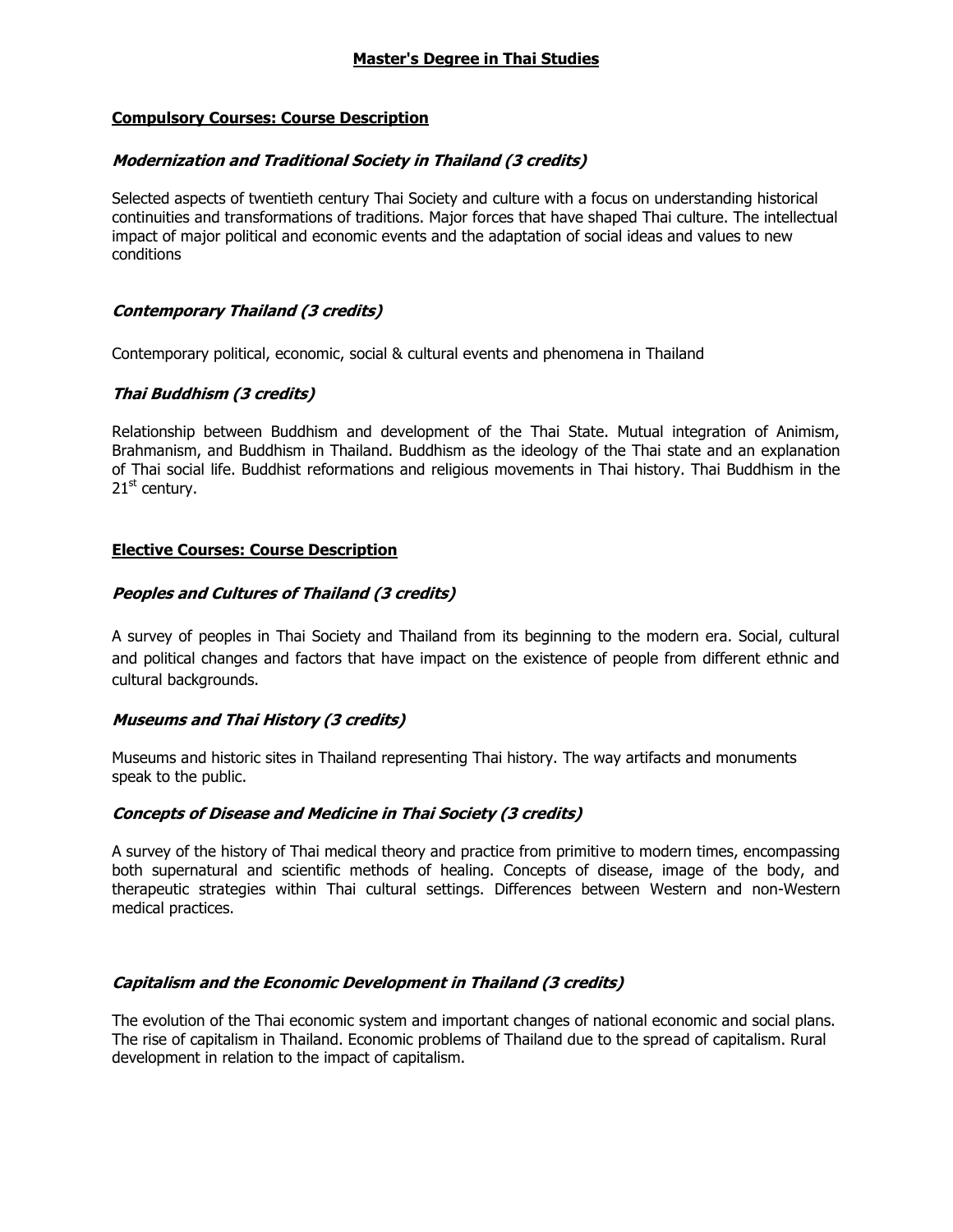## **Thailand in the World Community (3 credits)**

The sense of the "world" in Thailand's historical past. Traditional modes of contact and perception of the outside world. Colonialism and the scope of the Thai horizon. Foreign influences and national development. Thailand in globalized context.

## **Thai World Views (3 credits)**

Folk and court explanations of the world order. Cosmologies and social hierarchy. Values and taboos in Thai society. Ideal of man and social order in Thai life.

### **Thai language in its Social and Cultural Context (3 credits)**

Thai language in relation to Thai society and culture. The use of Thai language that varies according to social factors, such as social characteristics of the speaker and social situations. Certain aspects of Thai language and culture that are likely to cause misunderstandings to foreigners who learn Thai and communicate with Thai people.

### **Thailand and the Neighboring Countries (3 credits)**

A comparative studies of Thai society and culture with those of neighboring countries. Relationship between Thailand and neighboring countries in political, economic and social aspects.

## **Thai Art (3 credits)**

Forms, convention, and distinctive characteristics of Thai Art as a cultural expression of Southeast Asia. The relation between Thai Art and Thai ways of life.

#### **Thai Literature (3 credits)**

Characteristics and values of Thai literary works in relation to Thai society. The evolution of Thai literature. Contemporary novels and social issues.

#### **Human Geography of Thailand (3 credits)**

Pattern and process in relation to Human Geographical phenomenon, i.e. settlements, population, agriculture, industry and transportation.

#### **Special Topics in Thai Studies (3 credits)**

Lecture on special topics in Thai Studies.

#### **Information Resources in Thai Studies (3 credits)**

Resource information on the disciplines concerning Thai Studies found in Thailand.

#### **Folklore in Thai Society (3 credits)**

Role of folklore in Thai society and culture, including folktale, folksong, folk game, performance, beliefs and ritual. Aspects and insights of Thai society and culture reflected in Thai folklore.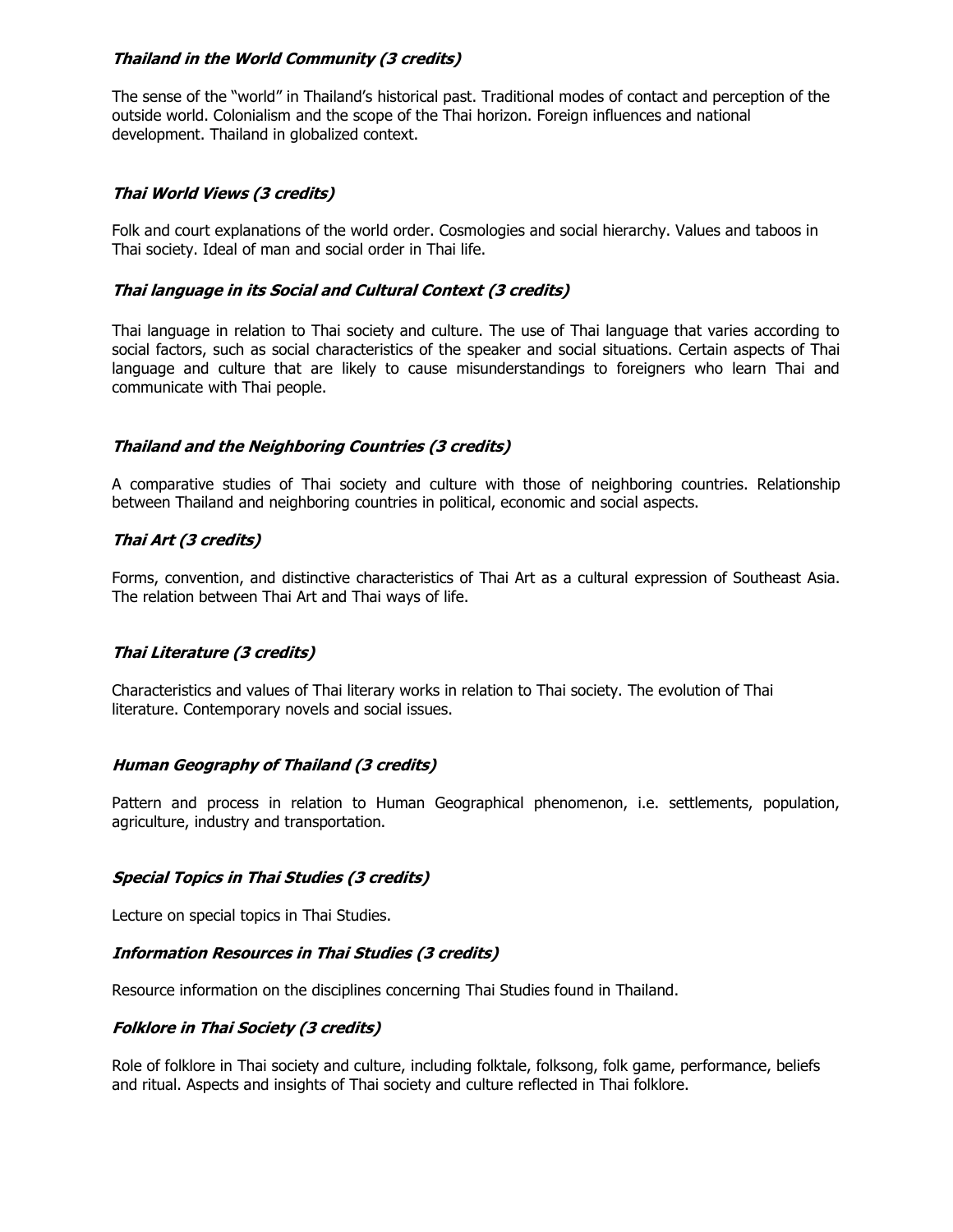### **Gender in Thai Society (3 credits)**

Gender in relation to Thai economic, political and social factors; Thai world view influencing determination of gender status and role in society; transformation of economic structure from selfsufficient to capitalist, and its impact on gender, including violence against women, women trafficking, women's participation in politics, and legal rights of women in relation to roles and rights of men; women and health care, including reproductive health rights.

## **Ecology and Nature in Thailand (3 credits)**

Continuity and changes of views towards nature; representations of nature in the worlds of Buddhism and animism in Thailand; influences of such views on ecology discourse patterns and environment conservation movements in the region.

# **Urbanization in Thailand (3 credits)**

Emergence and development of urban communities in Thailand; urban and rural connection; colonialism and urban forms; urbanization as part of modernization and industrialization; urban and regional development; expansion of metropolitan regions.

# **Theatre and Films in Thailand (3 credits)**

Development of theatre and films in Thailand. Relationship between traditional culture and local theatre and film production. Western influence on local theatre and films. Interrelationship between theatre and films, and politics and society.

# **Socio-Cultural Survey of East Asian Countries (3 credits)**

The cultural development of people in East Asian countries. Impact of western commerce and colonialism upon this region.

## **Thai Intellectual Thinkers (3 credits)**

Biographies and thoughts certain important Thai thinkers whose thoughts have impacted social change or have contributed to Thai society in significant way.

## **Foreign Communities in Thailand (3 credits)**

Various foreign communities in Thai society. Perception of foreigners in Thai society; integration of foreign elements into Thai culture; influence of foreign cultures in current Thai society.

## **Human Rights in Thailand (3 credits)**

Thai attitudes concerning human rights: development of these ideas and the adoption of western culture in Thailand; role of writers and journalists in campaign for human rights; the 1973 Student Movement and spread of the idea of human rights; awareness of social and legal problems concerning human rights.

## **State of Knowledge in Thai Studies (3 credits)**

Integrated view on the Thai Studies, body of knowledge; conceptual framework, theories and methods fundamental to the development of Thai Studies; major work indicating the identity and direction for development of Thai Studies; scope and state of Thai Studies at the present time.